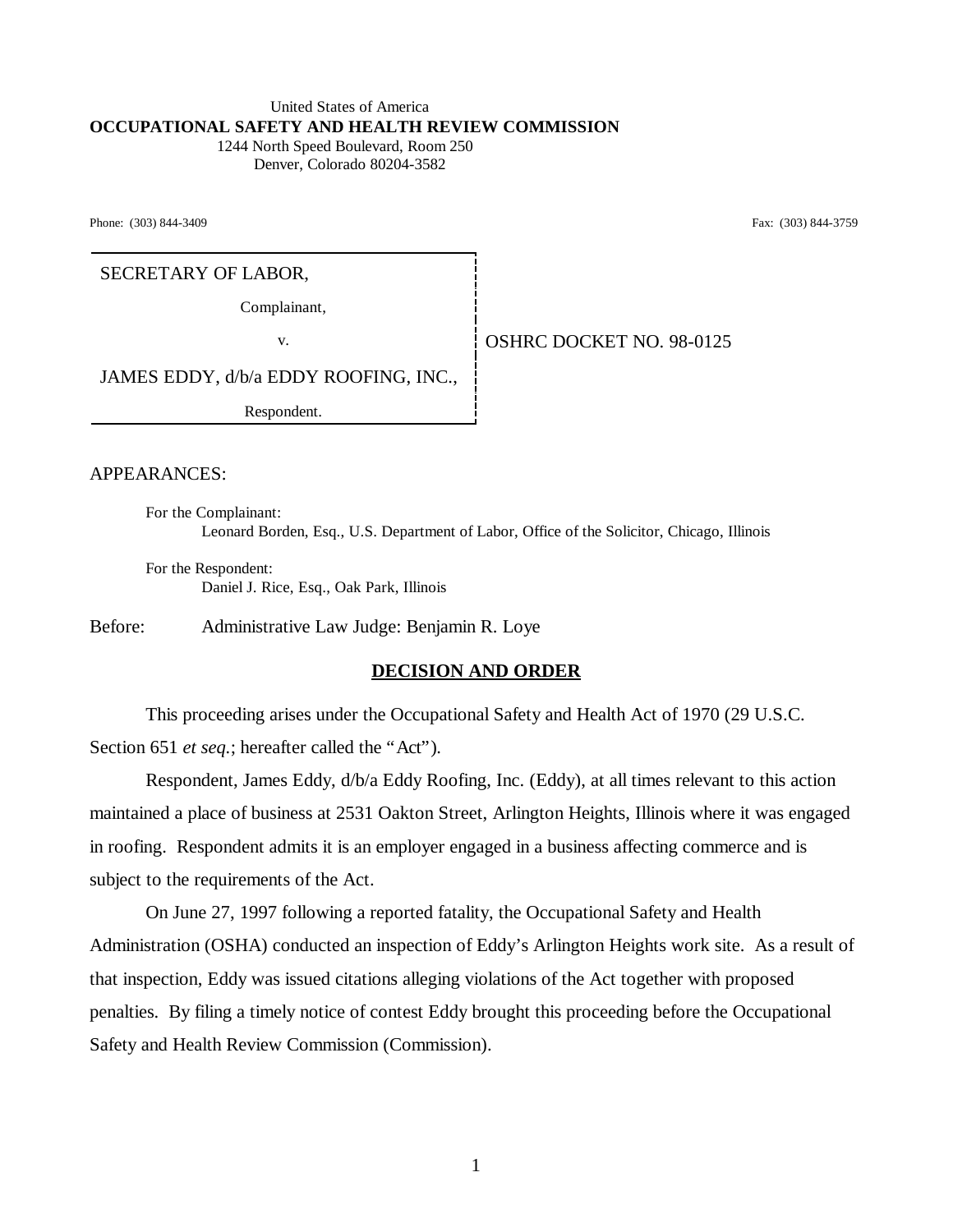On November 19, 1998, a hearing was held in Chicago, Illinois. At that time Eddy withdrew its notice of contest to the cited violations; the appropriateness of the proposed penalties remains at issue. No briefs are to be submitted, and this matter is ready for disposition.

# **Serious Violations**

## **Citation 1, item a** alleges a violation of:

29 CFR 1926.20(b)(1): Programs(s) were not initiated and/or maintained to comply with applicable safety and health provisions:

a) James Eddy dba Eddy Roofing, Inc., did not maintain a safety and health program to control or minimize the hazards associated with their work and provide compliance with the Act.

# **Citation 1 Item 1b** alleges a violation of:

29 CFR 1926.503(a)(1): The employer did not provide a training program for each employee who might be exposed to fall hazards, to enable each employee to recognize fall hazards and the procedures to be followed in order to minimize these hazards:

a) James Eddy dba Eddy Roofing, Inc., did not provide training to enable each employee to recognize the hazards of falling and the procedures to be followed to eliminate or control such hazards at the worksite located at 2531 Oakton Street, Arlington Heights, Illinois.

**Citation 1, Item 2** alleges violation of:

29 CFR 1926.501(b)(1): Each employee on a walking/working surface with an unprotected side or edge which is 6 feet or more above a lower level were not protected from falling by the use of guardrail systems, safety net systems, or personal fall arrest systems:

a) 2531 Oakton Street, Arlington Heights, Illinois - Employees were not protected from the hazard of falling approximately 40 feet where fall protection was not provided for use at the modified bitumen pipe.

**Citation 1, Item 3** alleges violation of:

29 CFR 1926.501(b)(4)(i): Each employee on walking/working surfaces was not protected from falling through holes (including skylights) more than 6 feet above lower levels by personal fall arrest systems, covers, or guardrail systems erected around such holes:

a) 2531 Oakton Street, Arlington Heights, Illinois - Employees were exposed to the hazard of falling approximately 40 feet through skylights while engaged in built-up-roofing operations.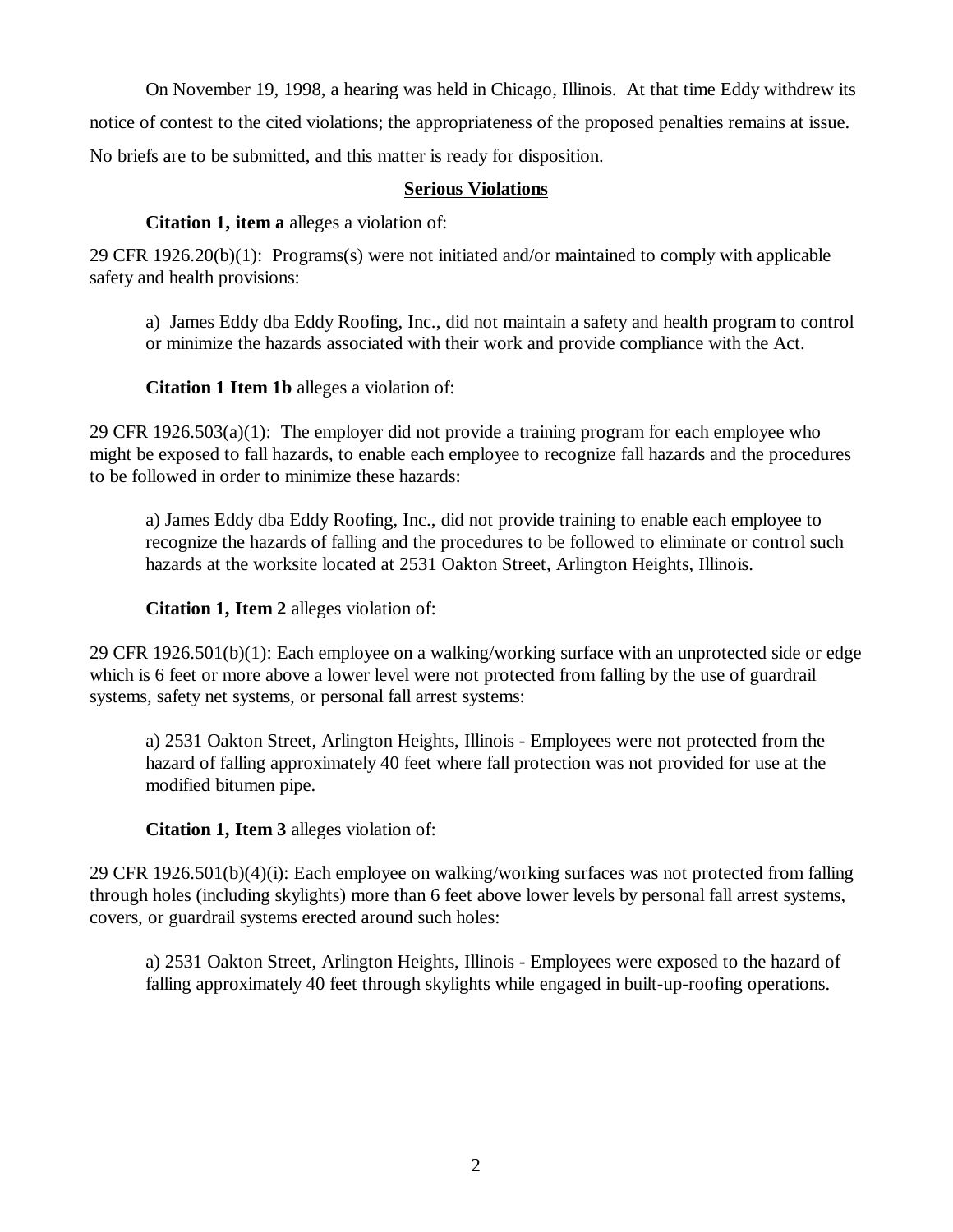# **Citation 1, Item 4** alleges violation of:

29 CFR 1926.502(b)(3): Guardrail systems were not capable of withstanding, without failure a force of at least 200 pounds (890 N) applied within two inches (5.1 cm) of the top edge, in any outward or downward direction, at any point along the top edge:

a) 2531 Oakton Street, Arlington Heights, Illinois - A guardrail system installed around the manually operated hoist/beam was not adequately anchored to prevent deflection and provide support for at least 200 pounds.

b) 2531 Oakton Street, Arlington Heights, Illinois - A guardrail system installed around the trash shoot was not adequately anchored to prevent deflection and provide support for at least 200 pounds.

c) 2531 Oakton Street, Arlington Heights, Illinois - A guardrail system installed around a personnel hatch was not adequately anchored to prevent deflection and provide support for at least 200 pounds.

## **Citation 1, Item 5a** alleges violation of:

29 CFR 1926.502(f)(1)(ii): When mechanical equipment is being used, the warning line for fall protection was not erected less than six (6) feet from the roof edge parallel to the direction of mechanical equipment operation; and not less than ten (10) feet from the roof edge perpendicular to the direction of mechanical equipment operation.

a) 2531 Oakton Street, Arlington Heights, Illinois - Employees were not protected from the hazard of falling approximately 40 feet while engaged in built-up-roofing operations where warning lines were not adequately established.

## **Citation 1, Item 5b** alleges violation of:

29 CFR 1926.502(f)(1)(iii): Points of access, materials handling areas, storage areas, and hoisting areas were not connected to the work area by an access path formed by two warning lines:

a) 2531 Oakton Street, Arlington Heights, Illinois - Warning lines were not used to create a clear access path connecting the material handling areas and personnel access zones to the work area.

## **Citation 1, Item 6** alleges violation of:

29 CFR 1926.1051(a): Stairways or ladders were not provided at all personnel points of access where there was a break in elevation of 19 inches (48 cm) or more, and no ramp, runway, sloped embankment, or personnel hoist was provided:

a) 2531 Oakton Street, Arlington Heights, Illinois - Employees were required to climb onto roof joists and a personnel hatch to ascend and descend the roof deck without the use of a ladder or stairway.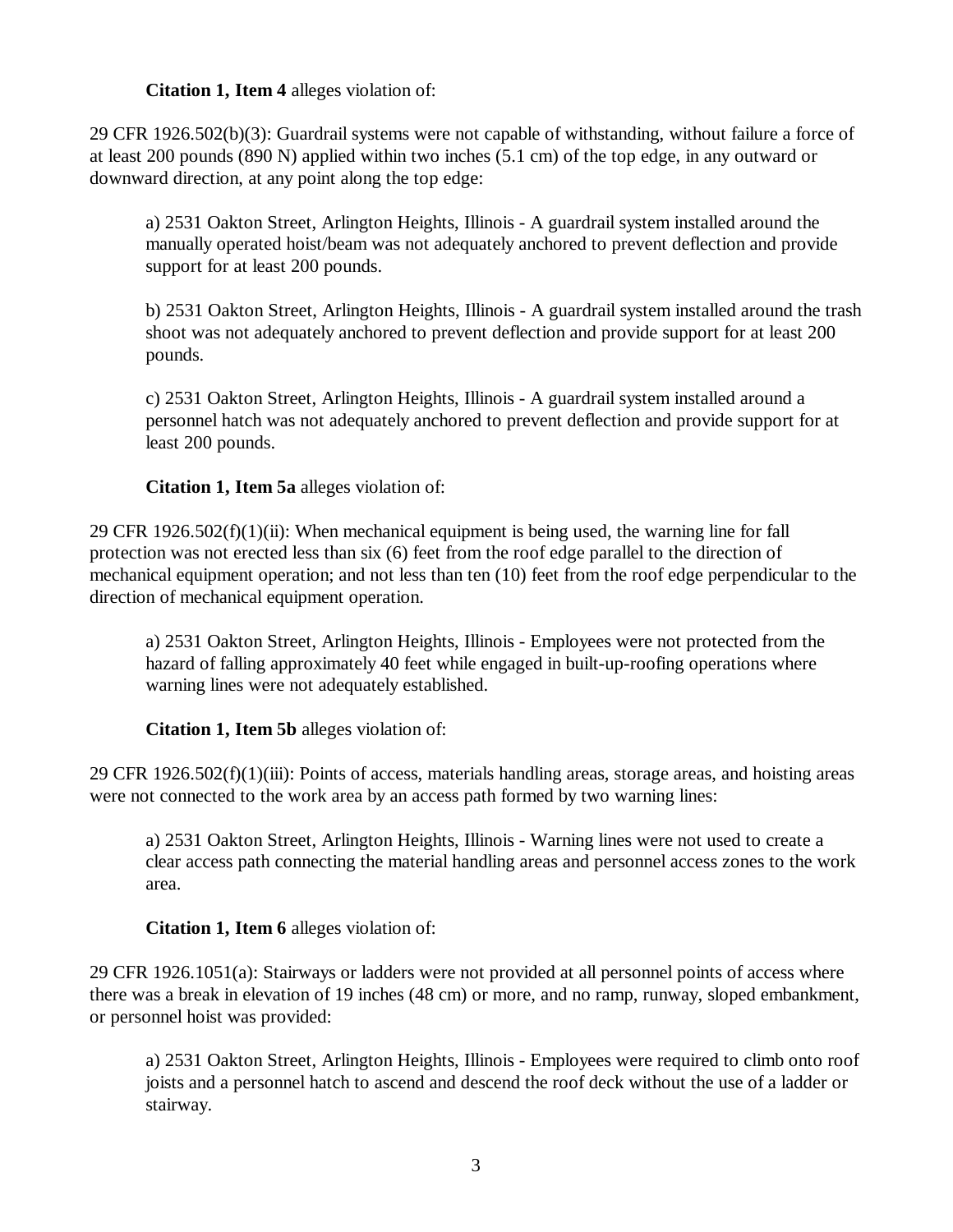#### *Facts*

As noted above, Respondent does not contest the existence of the cited violations (Tr. 4).

A penalty of \$4,500.00 was proposed for each of the six citation items. OSHA Compliance Officer (CO) Gary Weil testified that the severity of the cited violations was rated as high, because the roof cited was 40 feet above the ground and the absence of fall protection could and did result in serious physical harm, up to and including death (Tr. 13-16). Weil stated that the probability of an accident was high because Eddy had no safety and health program and provided no training in fall protection (Tr. 13). Five employees were exposed to the fall hazards cited at items 1 through 5 throughout the work shift as they worked near the edge of the 200 x 80 foot roof, the material hoist and trash chute, or any of the skylights (Tr. 16-18). Weil believed that the hazard was exacerbated by the presence of skylight covers which appeared to provide fall protection, but were not, in fact, weight bearing, and by the presence of guardrails on the roof edge which were not adequately secured so as to provide fall protection (Tr. 24-26, 32). The same employees were exposed to the fall hazard posed by Eddy's failure to provide ladder access to the roof; Weil stated that employees had to climb a crane, and pull themselves up through the roof bar joists (Tr. 20). CO Weil stated that the employees worked in the hot sun, which might lead to missteps (Tr. 17). The accident which led to the above captioned citations involved an inexperienced employee with less than a week on the job (Tr. 14).

The proposed gravity based penalty for each item was \$5,000.00. A 10% credit was provided for history; Eddy had not received any OSHA citations within the past three years (Tr. 13).

In mitigation, Eddy argues that most of its roofers were experienced (Tr. 39, 54-55), and were hired to complete the roofing job on a piecework basis (Tr. 56). The decedent was hired on the recommendation of one of the experienced roofers (Tr. 57). Because the roofers were experienced, Eddy believed it was sufficient to instruct the roofers to put up some area barriers, warning flags and any other guardrails that they needed (Tr. 68). Eddy admits that it made no effort to determine whether OSHA required precautions were taken (Tr. 69) Eddy argues that the proposed \$27,000.00 penalty will put it out of business (Tr. 79). James Eddy testified that his net profit this year will only amount to around \$15,000 to 20,000.

#### *Discussion*

In determining the penalty the Commission is required to give due consideration to the size of the employer, the gravity of the violation and the employer's good faith and history of previous violations. The gravity of the offense is the principle factor to be considered. *Nacirema Operating Co*.,

4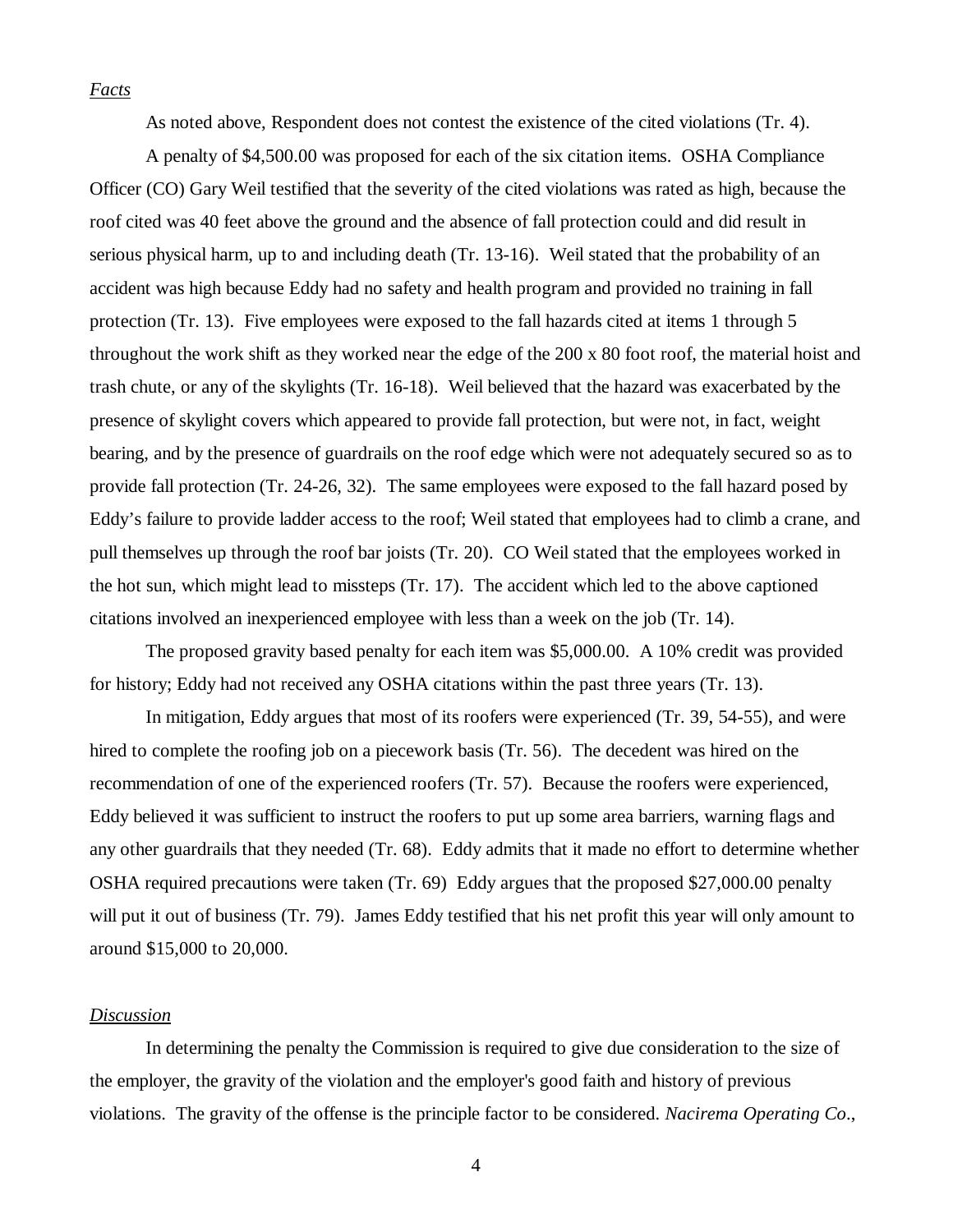1 BNA OSHC 1001, 1972 CCH OSHD ¶15,032 (No. 4, 1972). The factors to be considered in determining the gravity of a violation include: (1) the number of employees exposed to the risk of injury; (2) the duration of exposure; (3) the precautions taken against injury, if any; and (4) the degree of probability of occurrence of injury. *Kus-Tum Builders, Inc.* 10 BNA OSHC 1049, 1981 CCH OSHD ¶25,738 (No. 76-2644, 1981).

The OSHA CO properly assessed the cited violations as high gravity. All of Eddy's employees were exposed to the cited hazard for the duration of the roofing job. It is unquestioned that the fall hazard could and did result in a fatality. The record shows that Eddy made no effort to ensure its employees' safety on the job. Eddy introduced no evidence mitigating any of the pertinent risk factors.

Nonetheless, this judge finds that the proposed penalties are excessive. The OSHA Field Inspection Reference Manual, Section 8, Chapter IV.C.2.i.(1) provides for a 60% reduction in penalty for employers with 25 employees or less, with the caveat that the CO may recommend that only a partial reduction in penalty be permitted where an employer has one or more serious violation of high gravity. In this case the CO did not recommend any reduction for size. The unrebutted testimony of James Eddy establishes that the proposed penalties will exceed Eddy Roofing's net income for 1998, and put him out of business.

The Commission has held that the purposes of the Act are not served by the assessment of destructive penalties. *Colonial Craft Reproductions*, 1 BNA OSHC 1063 (No. 881, 1972). Though its guidelines allow the Secretary to adjust its penalty structure where an employee demonstrates a lack of concern for employee health and safety, this judge believes that a complete denial of any reduction for size is unwarranted here, where the desired deterrent effect may be obtained with a smaller penalty. Taking Eddy's small size into account, I find that a 40% reduction for size is appropriate and will be taken in addition to the 10% reduction for history recommended by the CO.

#### **Other than Serious Violations**

#### **Citation 2, Item a** alleges violation of:

29 CFR 1926.59(e)(1): The employer did not maintain at the workplace a written hazard communication which describes how the criteria specified in 29 CFR 1926.59(f),(g) and (h) will be met.

a) The employer did not maintain a written hazard communication program at the work site where hazardous chemicals such as, but not limited to: modified bitumen, propane, and gasoline were in use.